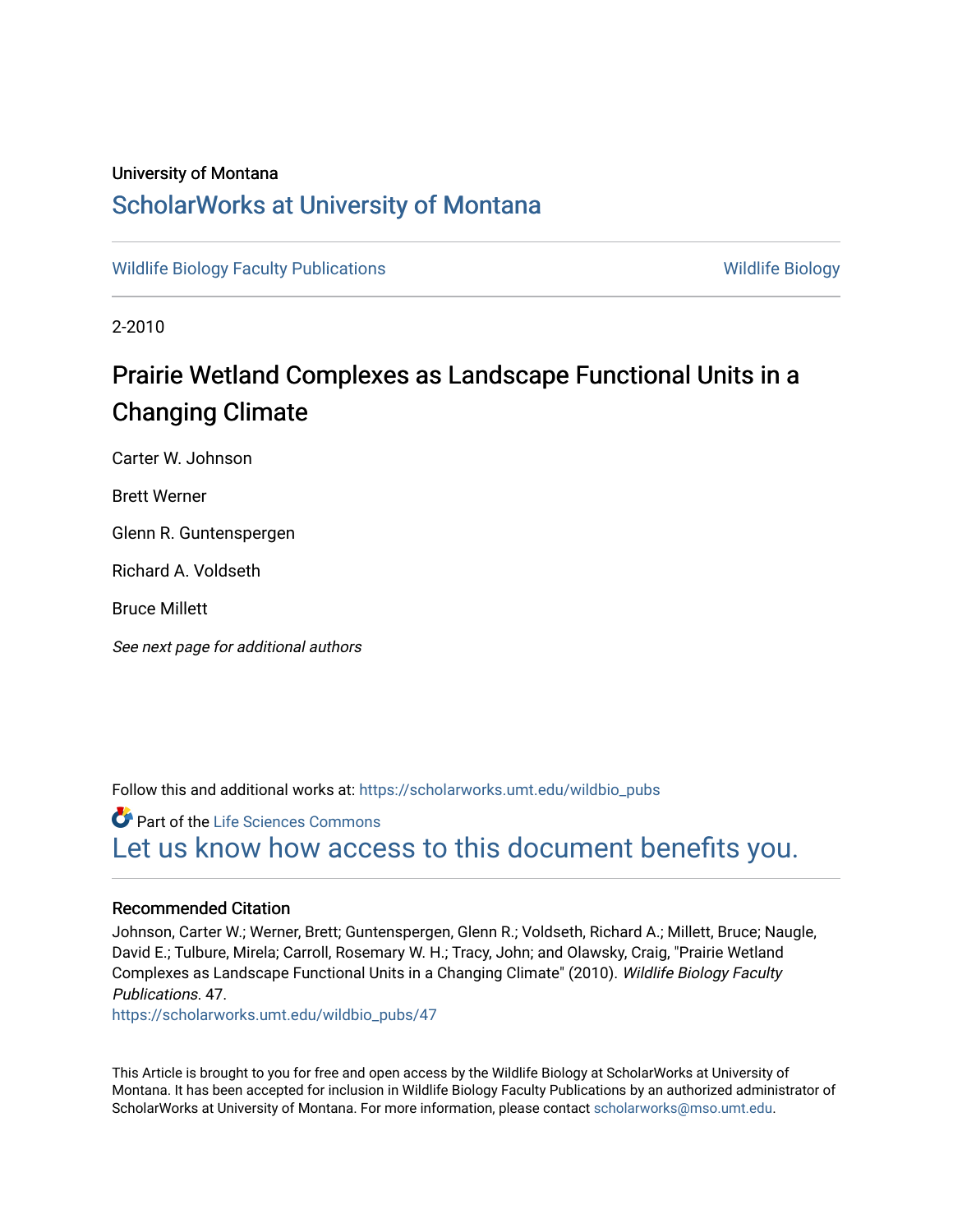# Authors

Carter W. Johnson, Brett Werner, Glenn R. Guntenspergen, Richard A. Voldseth, Bruce Millett, David E. Naugle, Mirela Tulbure, Rosemary W. H. Carroll, John Tracy, and Craig Olawsky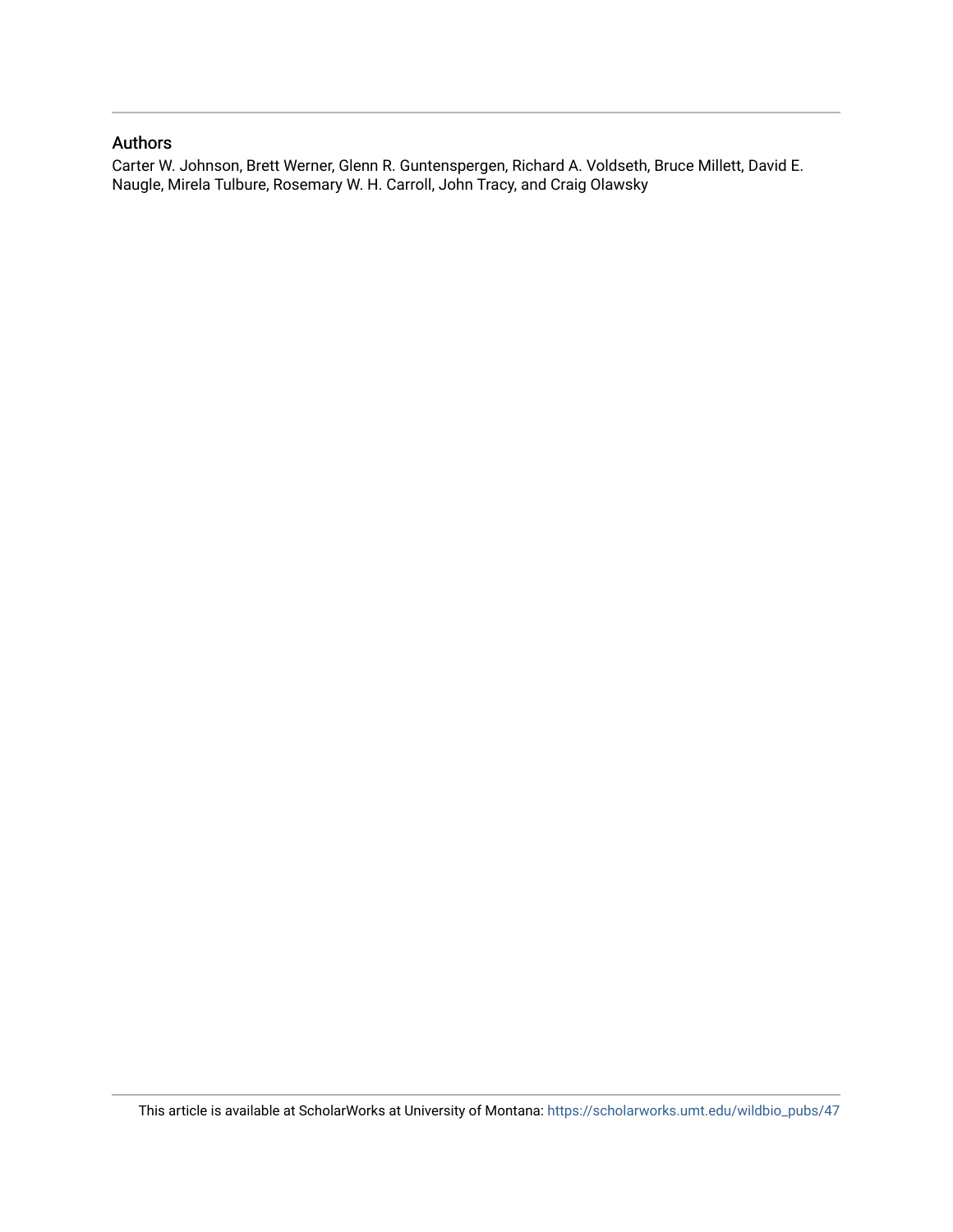# Prairie Wetland Complexes as Landscape Functional Units in a Changing Climate

W. Carter Johnson, Brett Werner, Glenn R. Guntenspergen, Richard A.Voldseth, Bruce Millett, David E. Naugle, Mirela Tulbure, Rosemary W. H. Carroll, John Tracy, and Craig Olawsky

*The wetland complex is the functional ecological unit of the prairie pothole region (PPR) of central North America. Diverse complexes of wetlands contribute high spatial and temporal environmental heterogeneity, productivity, and biodiversity to these glaciated prairie landscapes. Climatewarming simulations using the new model WETLANDSCAPE (WLS) project major reductions in water volume, shortening of hydroperiods, and*  less-dynamic vegetation for prairie wetland complexes. The WLS model portrays the future PPR as a much less resilient ecosystem: The western *PPR will be too dry and the eastern PPR will have too few functional wetlands and nesting habitat to support historic levels of waterfowl and other wetland-dependent species. Maintaining ecosystem goods and services at current levels in a warmer climate will be a major challenge for the conservation community.* 

*Keywords: prairie pothole wetlands, hydrology, numeric models, climate change, waterfowl*

Freshwater wetlands worldwide are projected to be particularly vulnerable to climate change (Kundzewicz et al. 2007). Their shallow depths and rapid evaporation rates contribute most to this vulnerability. In North America, wetlands in dry climates, such as playas and prairie potholes, have especially labile surface water—most dries up seasonally in all but the wettest years. In the future, a warmer climate without compensatory increases in precipitation is expected to significantly degrade and reduce wetland areas, affecting their ability to provide ecosystem goods and services worldwide (MEA 2005).

Climate-change analyses for prairie pothole wetlands have focused on the semipermanent class—wetlands that hold water throughout most years and have more complex vegetation zonation and dynamics (Poiani and Johnson 1991, Poiani et al. 1996, Carroll et al. 2005, Johnson et al. 2005). Yet the large majority of the 5 million to 8 million wetland basins embedded in the glaciated landscapes of the prairie pothole region (PPR) in central North America (figure 1) are of the temporary and seasonal classes. Temporary wetlands generally occur as small, shallow basins that maintain surface water for only one to two months, whereas seasonal wetlands are generally larger and deeper, holding water longer (two to three months; Stewart and Kantrud 1978).

Wetland clusters of these diverse permanence types comprise a wetland complex (Weller 1988). Members of the complex, even if distant from each other, are often hydrologically connected by surface or groundwater (Winter and Rosenberry 1995, Murkin et al. 2000). Organisms move among members of the wetland complex seeking food, water, and cover (Naugle et al. 2001).

Wetland ecologists have recognized the contribution of the PPR wetland complex to ecosystem goods and services at the landscape scale (Brown and Dinsmore 1986, Fairbairn and Dinsmore 2001, Swanson et al. 2003). There are five key wetland functions that provide important services: flood abatement, water quality improvement, biodiversity enhancement, carbon management, and aquifer recharge (Gleason et al. 2008), although support for wildlife habitat and the sustainability of waterfowl and other water-dependent populations have received the most attention.

Yet little research has examined how climate change may alter prairie wetland complexes. Temporary and seasonal wetlands promote biological activity in the early spring because their dry basins recharge with snowmelt runoff when nearby semipermanent wetlands, which carry over water in most winters as thick ice, are still thawing. Swanson and colleagues (1985) reported that the availability and

*BioScience* 60: 128–140. ISSN 0006-3568, electronic ISSN 1525-3244. © 2010 by American Institute of Biological Sciences. All rights reserved. Request permission to photocopy or reproduce article content at the University of California Press's Rights and Permissions Web site at *www.ucpressjournals.com/ reprintinfo.asp.* doi:10.1525/bio.2010.60.2.7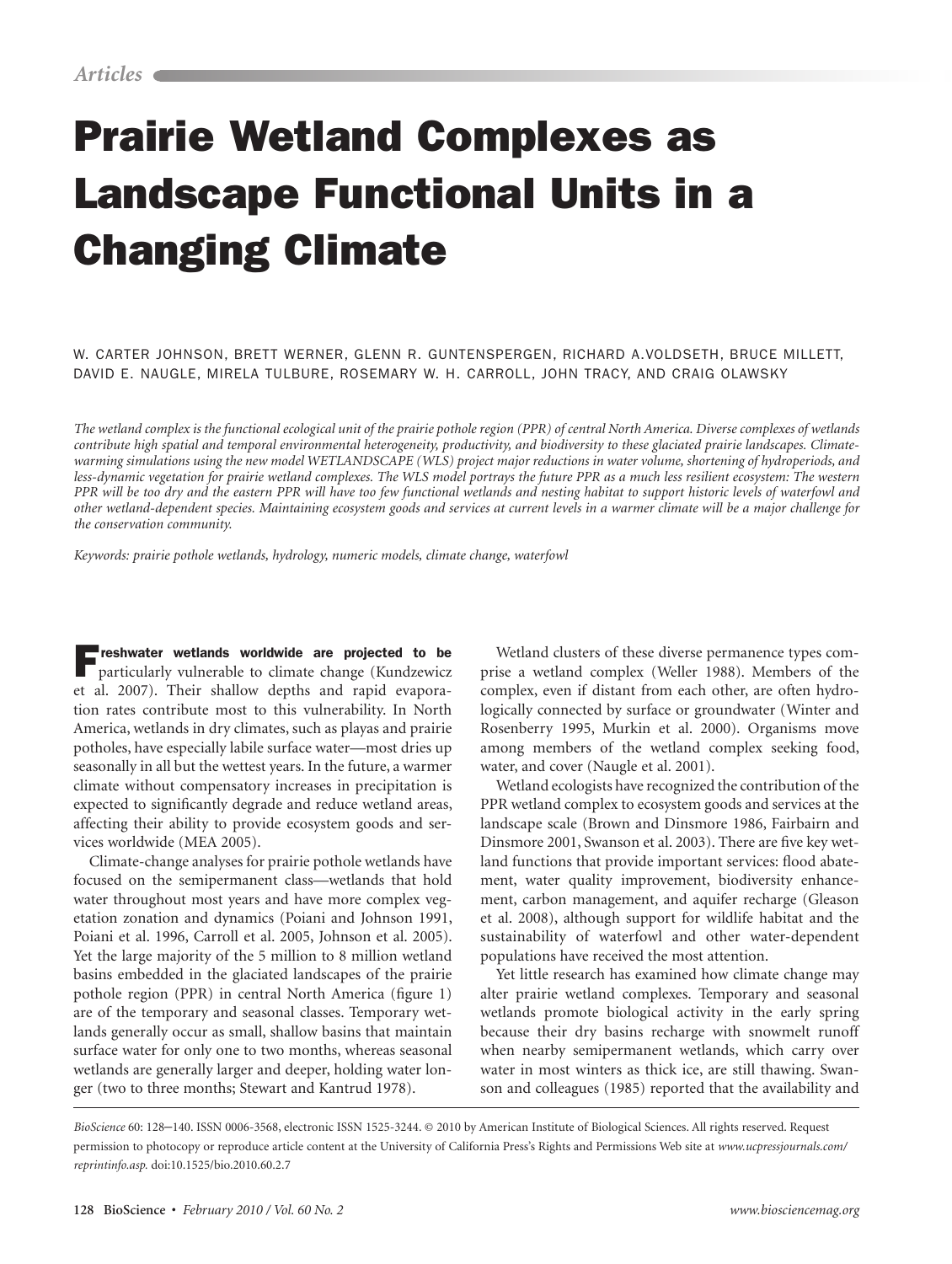

*Figure 1. Location of the prairie pothole region within North America, and the names and locations of long-term weather stations used in this analysis.*

abundance of aquatic invertebrates, such as those found very early in the breeding season in temporary and seasonal wetlands, increased waterfowl nesting success. Later in summer, when the more ephemeral wetlands are often dry, semipermanent wetlands provide habitat for waterfowl broods, molting adult ducks, and for other wetland vertebrates such as amphibians that require relatively long hydroperiods to complete their life cycles.

Because of the variability of water conditions over seasons and years, wetland complexes are more likely to have at least some wetlands in a water and plant regime favorable to a given species, thus ensuring diverse species representation in wetland landscapes (Weller 1999). Water birds often build their local habitat units around a wetland complex that provides various needs and also may act as a backup in the event of catastrophic change (Weller 1999). As a result, wetland complexes support higher species richness compared with single, isolated wetlands of comparable total surface area (Naugle et al. 1999).

A key unanswered question is the extent to which climate change might disproportionately affect the understudied, more labile members of the wetland complex, ultimately reducing its overall resilience and ability to support historically high levels of biodiversity and ecosystem services. Winter (2000) proposed that semipermanent wetlands generally found in lower topographic positions, especially those underlain by highly permeable deposits such as sand and gravel, should be less vulnerable than temporary or seasonal wetlands because they are supported by groundwater.

## Twentieth-century PPR climate

The climate of the PPR became warmer and wetter during the 20th century, but these changes were not spatially uniform (Millett et al. 2009). Minimum daily temperatures warmed by 1.0 degree Celsius  $(^\circ C)$ , while maximum daily temperatures cooled by 0.15°C. Minimum temperatures warmed more in winter than in summer, whereas maximum temperatures fell in summer and rose in winter. Mean annual precipitation increased by 49 millimeters (mm) (9%). The strong east-west gradient across the PPR of decreasing moisture toward the rain shadow of the Rocky Mountains steepened during the 20th century, with a small number of stations in the western PPR (particularly in the western Canadian prairies) becoming effectively drier, and a larger number of stations in the eastern PPR becoming effectively wetter.

The PPR warmed during the 20th century at a level similar to the global average; more warming is expected during the 21st century. The Intergovernmental Panel on Climate Change (IPCC 2007) projected that the mean temperature of Earth's atmosphere will increase by  $1.8^{\circ}$ C to  $4.0^{\circ}$ C by the year 2100. A suite of models has produced isocline maps for the approximate PPR (IPCC 2007), projecting temperature increases near  $4.0^{\circ}$ C accompanied by small shifts in precipitation  $(-5\% \text{ to } 10\%).$ 

An intensified hydrologic cycle is also anticipated that will cause increased frequency of both drought and deluge (Ojima et al. 2002, Johnson et al. 2004).

#### Modeling approach

This article examines the consequences of a changing climate on wetland complexes in PPR landscapes using a new simulation model. WETLANDSCAPE (WLS) is a climatedriven, process-based, deterministic simulation model. Its predecessor, WETSIM, was the backbone of our previous climate-change research (e.g., Poiani and Johnson 1993, Poiani et al. 1996, Johnson et al. 2005), but it modeled only semipermanent wetlands. The development of WLS allowed for a more comprehensive analysis of the climate-change issue across the northern prairies because it simultaneously simulates wetland surface water, groundwater, and vegetation dynamics of the wetland complex, including multiple wetland basins of semipermanent, seasonal, and temporary permanence types, in addition to overflows between basins.

The key differences between WLS and WETSIM (versions 1.0–3.1) are (a) the simulation of a wetland complex rather than a single, semipermanent basin; (b) the incorporation of a "double-bucket" model structure, allowing for separate calculation of surface water depth and volume and depth to groundwater to model the very different hydrology of the three wetland permanence types (figure 2); (c) a change from a daily to a 10-day time step; (d) the use of STELLA rather than MATHEMATICA (Wolfram 1999) as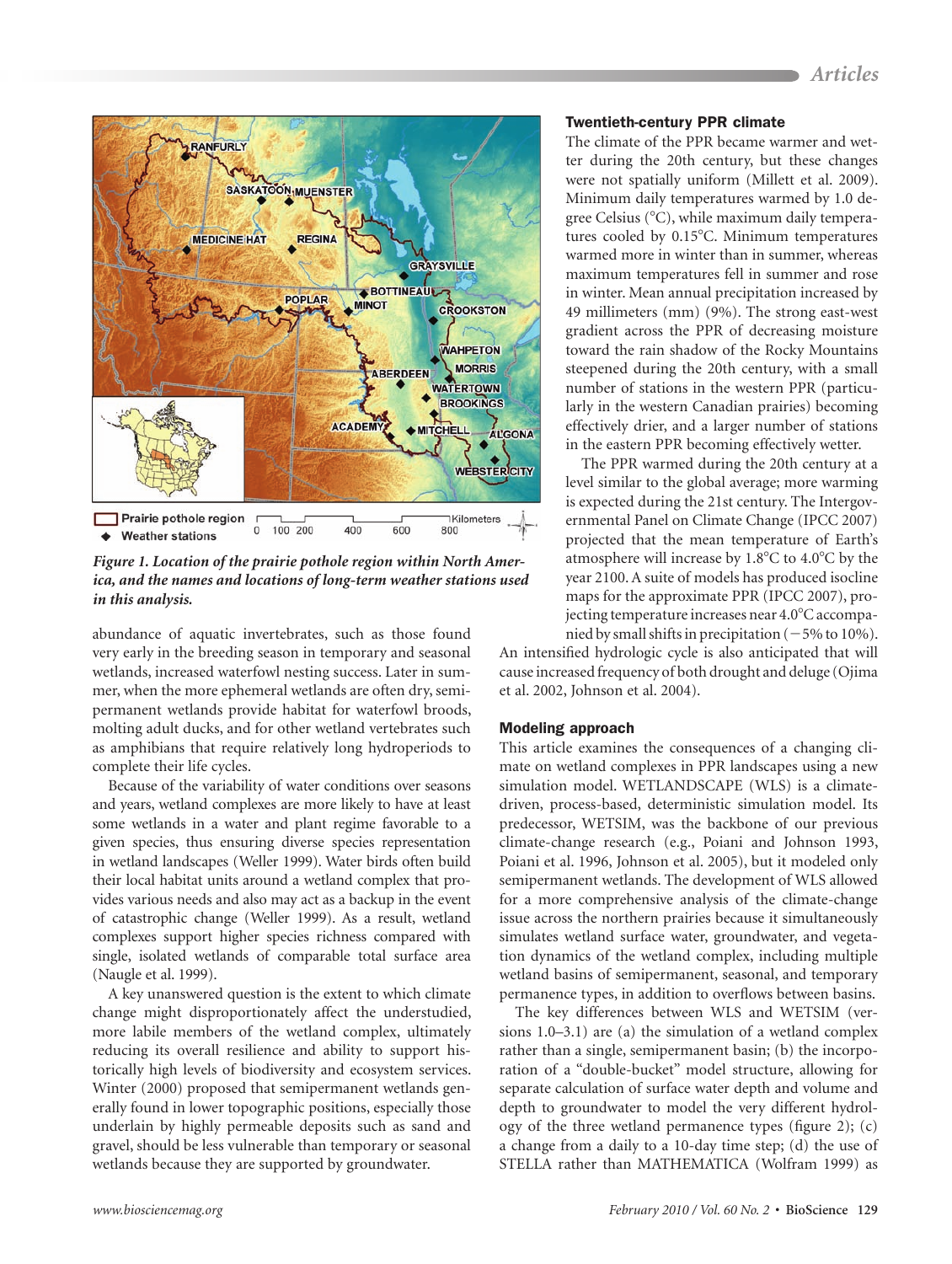

*Figure 2. Generalized wetland water budget with double-bucket submodel used in the simulation model WETLANDSCAPE. ET, evapotranspiration.*

the modeling software platform (use of trade or product name does not imply endorsement by the US government); and (e) use of the Blaney-Criddle equation to calculate potential evapotranspiration used in WETSIM 2.0 (Poiani et al. 1996), rather than the modified Hargreaves equation used in WETSIM 3.1 (Johnson et al. 2005). We chose the Blaney-Criddle equation because it produced a better fit than did the Hargreaves equation with field data from our Orchid Meadows site. (Refer to Carroll and colleagues [2005] for a full description of the 10-day time-step method using averages of daily inputs of precipitation, minimum and maximum temperature, and the technical aspects of implementing the Blaney-Criddle equation.)

WLS was parameterized and tested using long-term monitoring data from 10 wetlands (3 temporaries, 3 seasonals, and 4 semipermanents) and 40 groundwater wells at our Orchid Meadows field site near Clear Lake, South Dakota (Johnson et al. 2004). Model setup required the determination of basin morphometry and overflow connectivity among wetlands. Calibration of the model used 13 years of data for all wetlands (1993–2005), with three additional years of observations (1987–1989) for some basins. The monitoring data included weather extremes of deluge (the early to mid 1990s) and drought (the late 1990s and early 2000s; Johnson et al. 2004). Wetland watersheds were in permanent grass cover with occasional grazing.

WLS successfully modeled the key hydrological properties that distinguished each wetland permanence type, including spring rise, summer drawdown, hydroperiod, and depth to groundwater (figure 3). An exact match between modeled and observed conditions was neither expected nor attainable through calibration because of the mismatch between the 10-day model time step and the two-week field sampling schedule and dependence on off-site primary weather station data for winter precipitation.

Driving wetland models with weather data from many stations has proven to be an instructive proxy for understanding both the temporal and spatial variability of wetland dynamics, and the sensitivity and geographic complexity of the response of prairie wetlands to climate change (Johnson et al. 2005). The range of basin morphometry of the Orchid Meadows wetland complex, however, was less than the range across the PPR.

In summary, our analytical approach was to isolate, to the extent possible, the effect of climate on the condition of the wetland complex by driving WLS, calibrated at Orchid Meadows, with weather data from 19 other PPR stations (figure 1), each with 100 years of data (1905–2004). To improve geographic dispersion of weather stations in our previous analysis (Johnson et al. 2005), we added two stations (Aberdeen, South Dakota, and Regina, Saskatchewan) and dropped one (Clark, South Dakota). We assessed the effects of future climate conditions by adopting three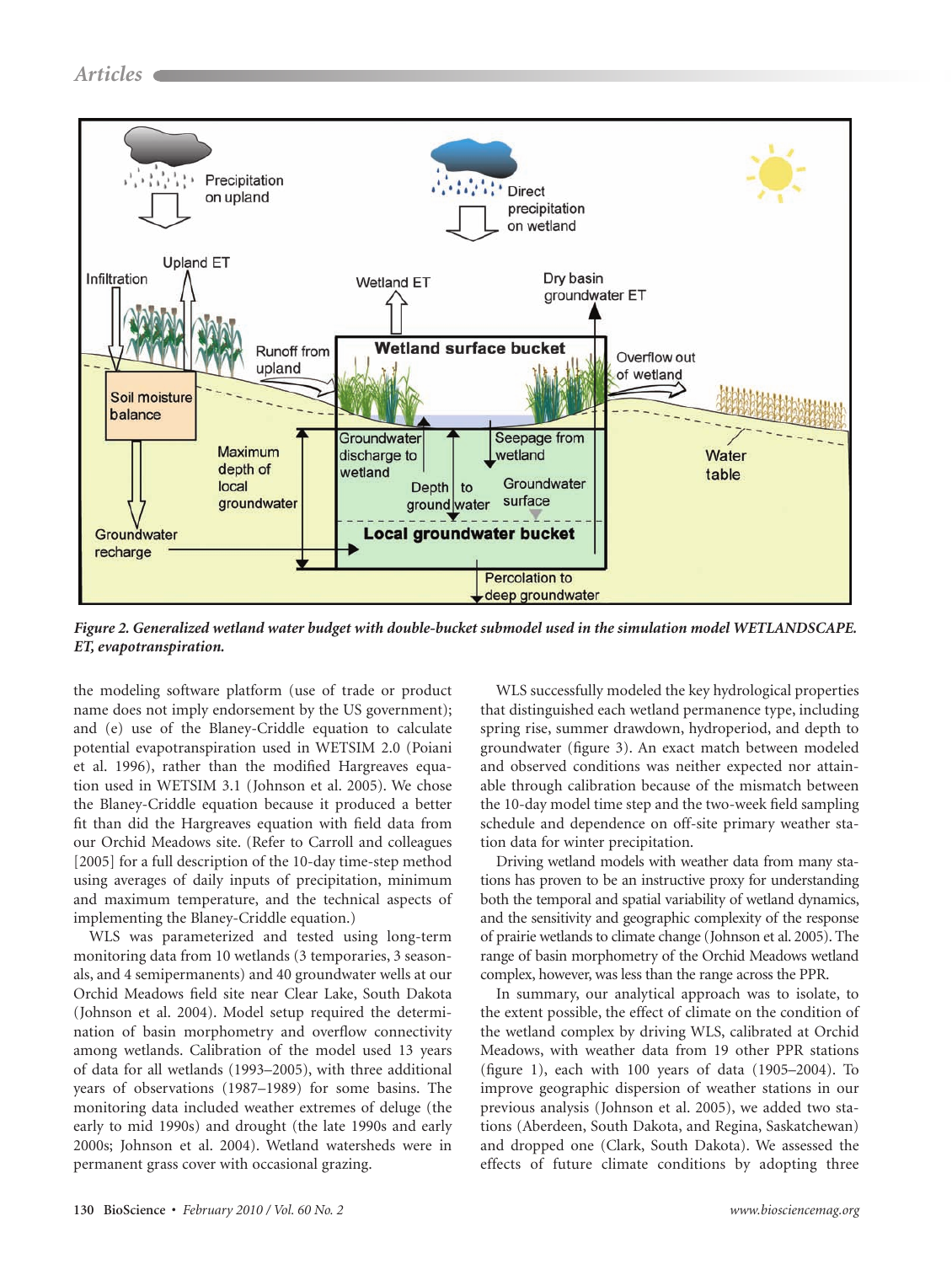

*Figure 3. Calibration hydrographs for a temporary (T2), seasonal (S1), and semipermanent (SP4) wetland at the Orchid Meadows, South Dakota, field site over a 12-year period (19932004). Horizontal line is the wetland bottom. Elevation is in meters above mean sea level.*

climate scenarios ( $+2^{\circ}C$ ,  $+4^{\circ}C$ ,  $+4^{\circ}C + 10\%$  precipitation) on the basis of projections from global circulation models (IPCC 2007).

#### Measures of wetland response to climate

The biodiversity and productivity of wetland complexes are affected by exogenous forces, such as climate, and endogenous forces, such as the mix of permanence types, surficial geology, water regimes, wetland juxtaposition, and vegetation (Weller 1994, 1999, Weller and Fredrickson 1974, Swanson et al. 2003, van der Valk 2005). We quantified the model response to a range of climates using two primary measures or indices: wetland hydroperiod (time of inundation) for each permanence type, and a measure of the dynamism of wetland vegetation for semipermanent wetlands. These modeled responses offer three novel contributions to scientific understanding of climate-wetland interactions: First, they refine and reinforce earlier research on semipermanent basins; second, they fill the research gap on the effects of climate change on more labile wetlands; and third, they simulate the potential effect of climate on wetland complexes—information that was previously unavailable or largely conjectural.

**Hydroperiod.** Many wetland species require a minimum time of inundation either within a home wetland or across a wetland complex to complete their life cycles. For example, most dabbling ducks (e.g., mallard, teal) require a minimum of approximately 80 to 110 days of surface water for their young to fledge and for breeding adults to complete molting (Bellrose 1980, Austin and Miller 1995). WLS computed the hydroperiod across years for each wetland of the complex to evaluate the effect of historic and alternative future climates on life-history requirements and thresholds for key wetland species or guilds.

Vegetation cover-cycle index. The vegetation cover cycle of semipermanent prairie wetlands has been well studied and modeled. In brief, the drought and deluge frequencies associated with a given climate determine the speed of the nutrient and vegetation cycles (Weller and Spatcher 1965, Murkin et al. 2000). Prolonged high water produces a "lake" wetland with little emergent cover and few nutrients in detritus, whereas persistent low water produces heavy emergent cover and high nutrient sequestering in plant material. The occurrence of both extremes during a weather cycle causes plant population turnover (maintaining biological diversity) and nutrient mobilization. These events have been described as a wetland cover cycle that includes four stages: (1) a dry stage with dense emergent cover and little or no standing water; (2) a regenerating stage with germination from a diverse seed bank, reflooding, and vegetative propagation; (3) a degenerating stage when emergent plants start to decline; and (4) the lake stage with high water and little emergent vegetation (van der Valk and Davis 1978).

The speed of the cover cycle (return time) and the number of switches between cover-cycle stages over a period of time are strongly correlated to productivity and biodiversity (van der Valk and Davis 1978, Swanson et al. 2003). Long return times (one cycle per century) or extended periods without switches produce wetlands "stuck" in either the lake stage or the dry stage with stable, but relatively unproductive, conditions. Weller and Fredrickson (1974) noted that stable water levels produce ornithologically "dead" marshes characterized by a centrally open marsh with a perimeter of dense emergent vegetation. Short return times (e.g., three to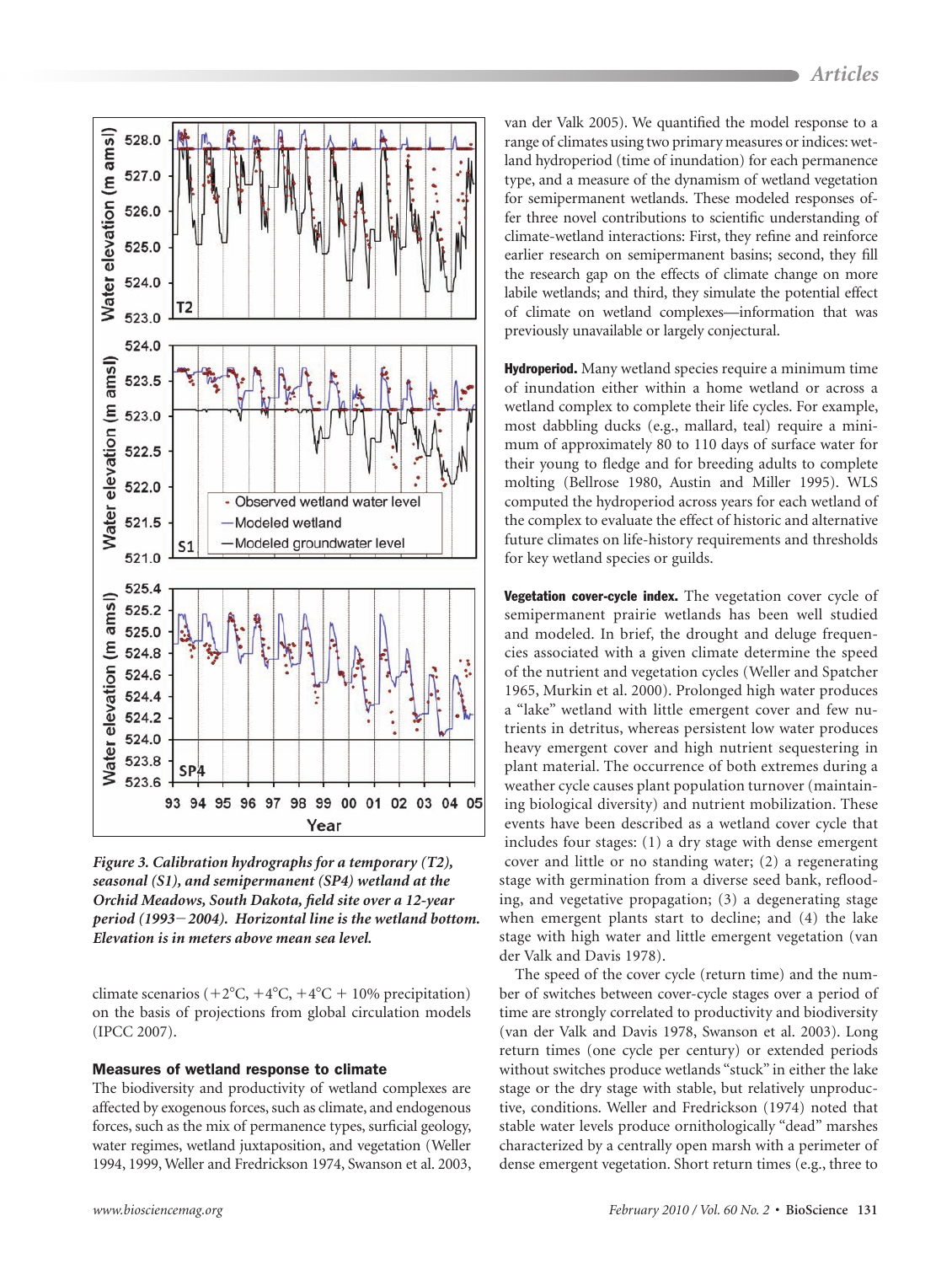| <b>Current stage</b> | New stage  | Maximum depth (meters) | <b>Duration</b> |
|----------------------|------------|------------------------|-----------------|
| Lake marsh           | Hemi-marsh | < 0.5                  | $May - July$    |
| Hemi-marsh           | Lake marsh | > 0.75                 | 2 years         |
| Hemi-marsh           | Dry marsh  | < 0.1                  | May-July        |
| Dry marsh            | Hemi-marsh | Between 0.4 and 1.0    | 1.5 years       |
| Dry marsh            | Lake marsh | > 0.75                 | 2 years         |

*Table 1. Water depth and duration rules for cover-cycle stage switches. Source: Modified from Poiani and Johnson (1993).*

four complete cycles per century), however, create the temporal scale environmental heterogeneity necessary for high productivity. Wetlands with short return times more often produce the hemi-marsh conditions desired by wetland managers (approximately equal proportions of emergent cover and open water, resulting from a combination of regenerating and degenerating stages).

We developed a cover-cycle index (CCI, see the equation below) of climate favorability on the basis of two variables of equal weight: (1) the proportion of time, averaged across the three semipermanent WLS wetlands, spent in the hemimarsh stage during a 100-year simulation; and (2) the average number of cover-cycle state changes (i.e., switches) over the same time period. We used a transition probability model to estimate the proportion of time that model wetlands spent in each of the three cover-cycle stages (lake, dry, and hemi-marsh). Transitions between stages were based on water depth classes (table 1) modified from Poiani and Johnson (1993). For the second variable of the index, we recorded and summed each transition that occurred during the simulation between any of the cover stages.

$$
CCI = (HM/HM1 + SW/SW1)/2
$$

In the equation above,  $HM =$  time in hemi-marsh,  $HM<sup>1</sup>$ 5 maximum percentage of time in hemi-marsh across weather stations;  $SW =$  the number of switches, and  $SW<sup>1</sup> =$ the maximum number of switches across weather stations. The maximum number of switches across all simulations was 21 (Academy, South Dakota—historic), whereas the maximum time spent in the hemi-marsh stage was 51% (Watertown, South Dakota—2°C). The highest CCI value was 0.86 at Academy, South Dakota; Algona and Webster City (Iowa) tied for the lowest score of 0.04. This index is offered as a starting point in quantifying the relationship between climate (and climate change) and prairie wetland productivity.

#### Modeling labile wetlands and the wetland complex

WLS captured the contrasting water regimes among monitored wetlands of the Orchid Meadows complex (figure 4). We evaluated three representative wetlands, one from each permanence type, which all exhibited a simultaneous spring rise when the snowpack melted and rain ran off frozen or saturated soil. The semipermanent wetland carried over water from the previous growing season, whereas the more ephem-



*Figure 4. Modeled hydrograph comparisons among a temporary (T1), seasonal (S3), and semipermanent (SP3) wetland by the simulation model WETLANDSCAPE (WLS) from 1998 weather data for the Orchid Meadows field site.*

eral permanence types were dry or nearly dry in the fall and winter, but filled from spring runoff. As the weather warmed, the temporary wetland dried up first, because it was the shallowest and leaked to the groundwater (recharge wetland). The deeper and less-leaky seasonal wetland had a considerably longer hydroperiod, especially the particular example we evaluated, with a closed basin and no active outlet (figure 4). The semipermanent wetland had a strong summer drawdown, but carried water over into the next year.

In the historic period simulated by WLS, temporary wetlands had the shortest average hydroperiods (proportion of time wet), ranging from approximately 0.15 to 0.55 among weather stations (figure 5). Expressed as times of inundation, these average hydroperiods ranged from approximately one to two weeks to two months. The shortest hydroperiods occurred at the semi-arid stations in the western PPR, including Montana, Alberta, and Saskatchewan (figure 5), whereas the longest hydroperiods were at the subhumid stations in the southeastern PPR of Iowa and western Minnesota. Seasonal wetlands produced a wider range of hydroperiods than the temporary wetlands, from approximately 0.15 to 0.80; the longest hydroperiods were associated with semipermanent wetlands (figure 5). Water depth exhibited a similar geographic pattern.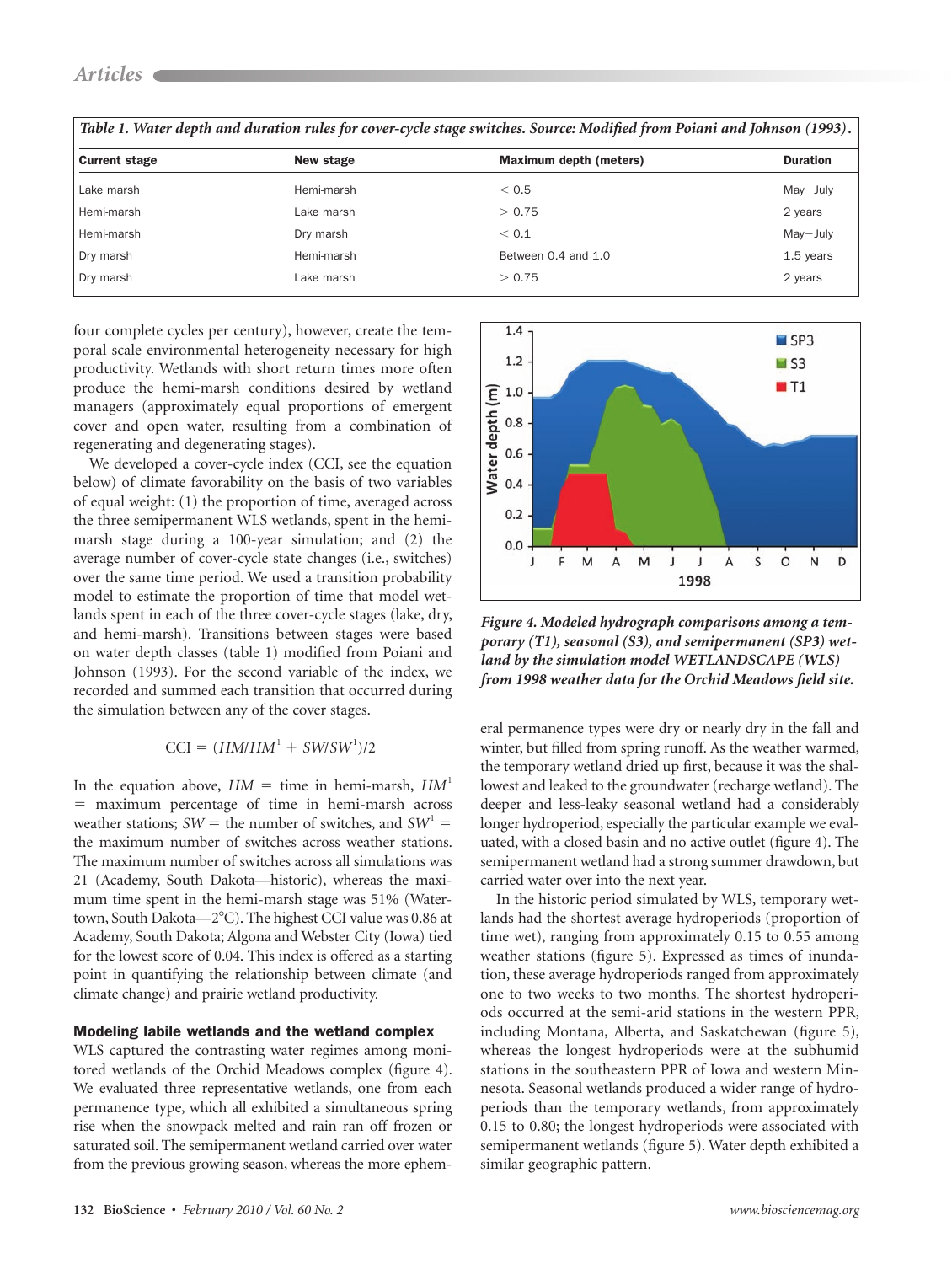



The contrasts in hydroperiod among the permanence types were very strong; at the large majority of stations, semipermanent wetlands would have historically held deeper standing water for more than half of the open-water season, whereas the standing water for seasonal and temporary wetlands was present for less than half of the open-water season at most stations. Overall, there was a strong geographically based contrast between the simulated hydrological conditions of the wetland complex's basin members. Hydroperiods were much lower on the western, more arid boundaries of the PPR, and much higher on the eastern, more humid fringes.

## Results of climate-change simulations

We explain the results of the WLS simulations for the PPR in the following sections.



*Figure 6. Simulated mean length (using WETLAND-SCAPE) of the open-water season at six prairie pothole region weather stations (one from each ecoregion) for historic (1905–2004; width of light blue bar), 2 degrees Celsius* (<sup> $\circ$ </sup>*C*) warmer scenario (yellow + light blue bar), *and*  $4^{\circ}$ C warmer scenarios (red + yellow + light blue *bars). Number of open-water days reported for each station, along with percentage increase in open-water days between historic and 4 8C scenario. Ice-free season air temperature thresholds in spring and fall (10-day average of mean daily air temperature of 3 8C).*

**Open-water season.** Earlier ice-out and later freeze dates during the past 150 years have been reported for Northern Hemisphere lakes (Magnuson et al. 2000). Longer ice-free periods are projected in the future with continued climate warming (IPCC 2007). The WLS simulation projected that a surface temperature increase of 4°C distributed evenly across months would extend the ice-free season for prairie wetlands by 13% to 26% across weather stations (figure 6). WLS used a 10-day threshold mean daily air temperature of  $3^{\circ}$ C in the spring and fall to estimate the start and end of the open-water season each year. These temperature thresholds were based on ice data at our Orchid Meadows site (Johnson et al. 2004).

Our results suggest that climate warming may produce threshold or nonlinear effects (Burkett et al. 2005) in some PPR climates. Each 2°C increment in temperature extended the ice-free season about one model time step (10 days). Spring was advanced more than fall was extended. At Academy, South Dakota, near the southern boundary of the PPR, snowmelt runoff was complete in late March, on average, under a 4°C scenario, rather than mid-April under the historic climate. At Muenster, Saskatchewan, near the northern boundary of the PPR, snowmelt runoff would first occur around 1 May instead of mid-May under the historic climate. The percentage increase in the length of the ice-free season was similar among stations (13% to 19%) except for Aberdeen, South Dakota, which exhibited a considerably lengthened ice-free season (26%), most of which occurred between the  $2^{\circ}$ C and  $4^{\circ}$ C temperature scenarios (figure 6).

Permanence types and water regime. The complexity of the response of the model wetlands to climate-change scenarios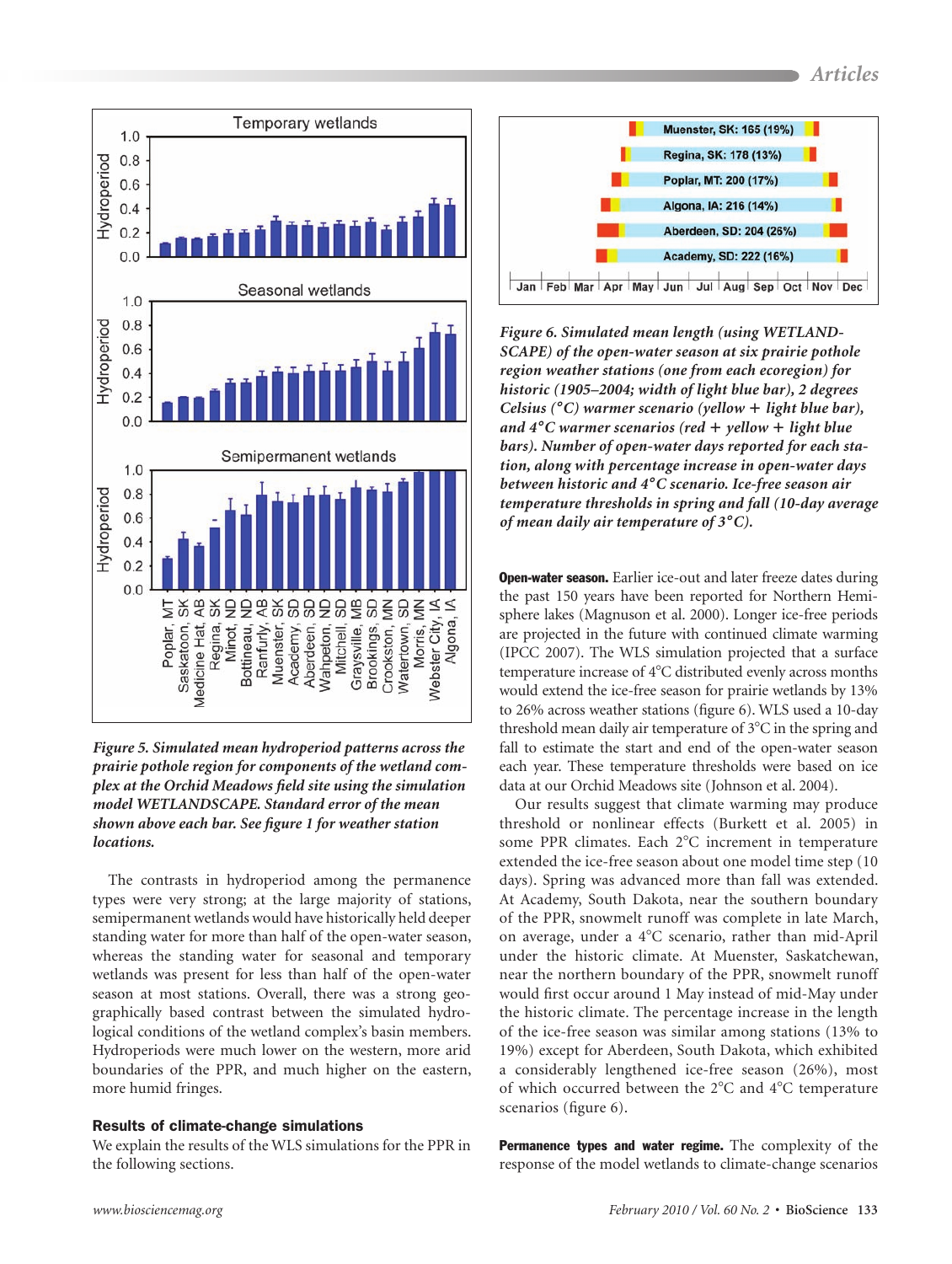

*Figure 7. Three annual WETLANDSCAPE (WLS) hydrographs (1986–1989) showing the effect of 2 degrees Celsius (8C) and 4 8C warming scenarios for the depth (in meters [m]) of a temporary, seasonal, and semipermanent wetland from the Orchid Meadows wetland complex.*

was particularly evident during periods with variable weather (e.g.,  $1986-1989$ ). The main consequences of a warmer climate were earlier snowpack melting, reduced wetland water depths and volumes, shorter hydroperiods, faster drawdown, and reduced snowmelt and rainfall peaks (figure 7). The response of WLS to specific precipitation events, however, was quite complex. Model water budgets for each of the simulation years revealed that the primary cause of reduced peaks was greatly reduced runoff because of drier soils in the watershed under a warmer climate. This was a product of greater evapotranspiration in the uplands during the previous year, and of the extended fall and earlier spring water seasons. We programmed runoff curve numbers (Voldseth et al. 2007) in WLS to vary with calculated soil moisture values.

The annual simulations revealed that the effect of higher surface temperatures increased with increasing wetland permanence (figure 7). For example, weather during the years 1986 (especially) and 1987 produced the strongest differences among scenarios for the temporary and seasonal wetlands, whereas the water regime of the semipermanent wetland was greatly altered by the scenarios in all four years of the simulation. The semipermanent wetland dried up each year under the 4°C scenario, a behavior more typical of seasonal wetlands in the current climate.

Semipermanent cover-cycle dynamics. Geographic trends in wetland cover-cycle dynamics, as expressed by the CCI, followed a strong longitudinal gradient across the PPR during the historic period (figure 8). Simulations indicated that the most favorable climate for high wetland productivity (highest CCI scores of 0.44 to 1.0; dark green in figure 8) would have covered nearly half of the PPR (47%; table 2) and included virtually all of the eastern Dakotas and portions of southwestern Manitoba, southeastern Saskatchewan, and eastern Alberta, just south of the boreal forest. This general region is known for high production of waterfowl during the 20th century (Reynolds et al. 2006).

The lowest CCI scores (0 to 0.22; yellow in figure 8) were from the western and eastern extremes of the PPR. To the west, northern Montana, southwestern Saskatchewan, and southeastern Alberta form a subregion where wetland and waterfowl productivity would have been strongly limited in most, but not all, years by insufficient moisture and a very long cover-cycle return time over much of the 20th century. In contrast, the low CCI scores in the east, including Iowa and most of southwestern Minnesota, identify a subregion where productivity would have been limited by a slow cover cycle, prolonged lake-marsh conditions, and too much water. Wedged between these categories was a small, light-green area (15.4%; table 2) of moderate productivity potential.

The warmer climate scenarios produced an eastward shift of all CCI classes (figure 8). The area of yellow with the least favorable climate increased from 37.6% of the map during the historic period to 39% and 62.5% of the map under the 2°C and 4°C scenarios, respectively (table 2). The dark green area of high potential productivity nearly disappeared from the map, shifting to the east and dropping sharply from 47% in the historic period to 30.8% and 12.5%, respectively, under the  $2^{\circ}$ C and  $4^{\circ}$ C scenarios (table 2). Under the  $4^{\circ}$ C scenario, nearly all of eastern North Dakota was covered by the driest index scores, while eastern South Dakota retained a more favorable cover-cycle category (figure 8). Overall, the part of the PPR with the highest CCI scores historically was largely transformed under the more extreme climate scenario into a region with low to moderate CCI scores.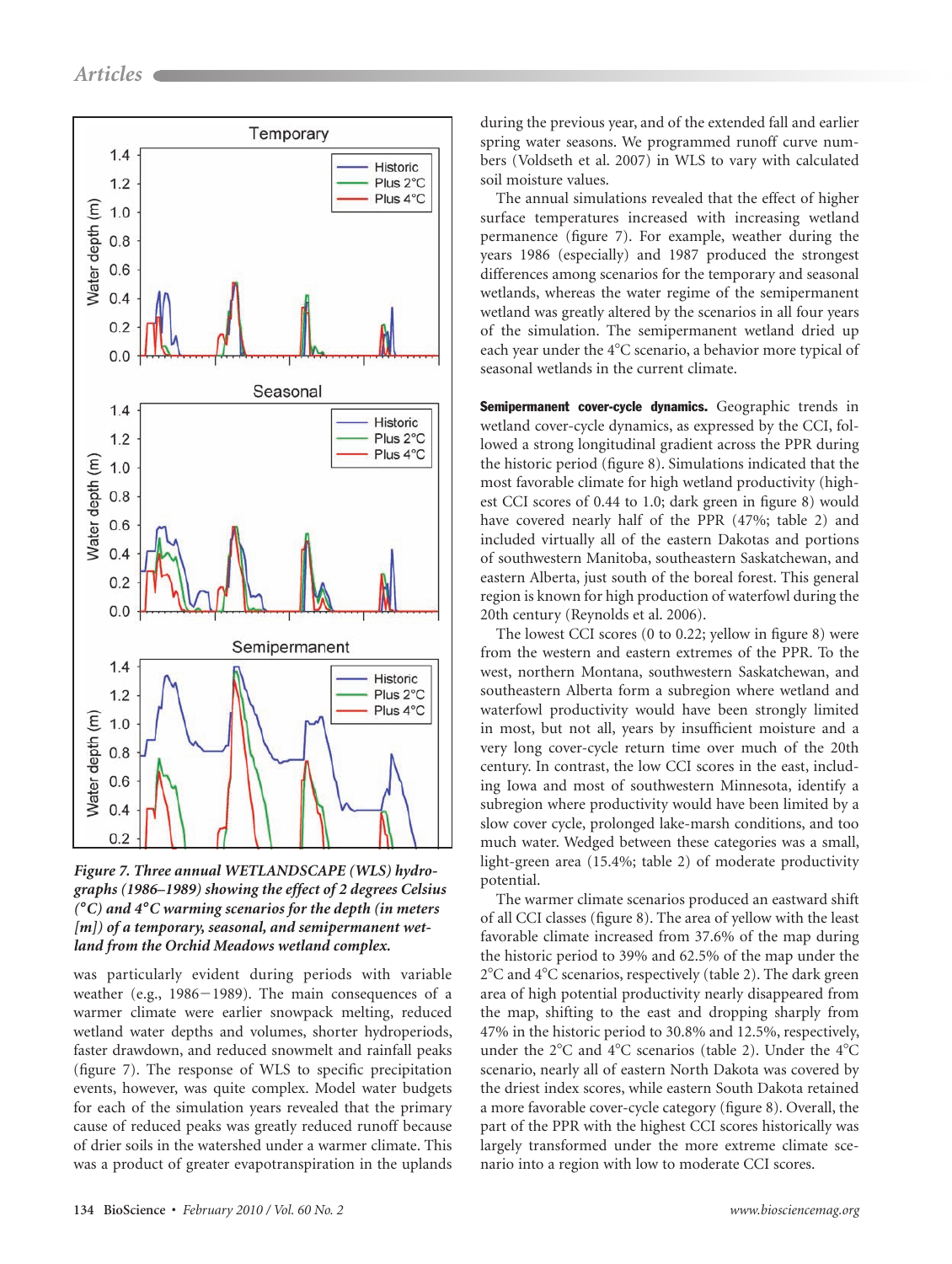

*Figure 8. Maps of the cover-cycle index for the prairie pothole region based on historic weather data and three climate scenarios (2 degrees Celsius [***8***C] warming; 4* **8***C warming; 4* **8***C warming and 10% increase in precipitation).* 

Eastern portions of the PPR that were historically too wet to produce the highest CCI scores could see improvements under a slightly warmer climate. Under the 2°C scenario, the extreme southeastern section of the PPR (Minnesota and Iowa) shifted into the high-productivity category, suggesting that the drier climate could create more desirable water-tocover interspersion ratios and more dynamic wetlands. Similarly, the only part of the PPR with high CCI scores under the 4C scenario was in southwestern Minnesota and Iowa. The WETSIM model produced a similar finding for semipermanent wetlands (Johnson et al. 2005). Increasing precipitation by 10% virtually canceled out a  $2^{\circ}$ C higher air temperature, a result also found by Voldseth and colleagues (2007, 2009). Although greenhouse gases may produce a more favorable wetland climate in this region in the future, it currently has the fewest undrained wetlands (Dahl 1990) and the least amount of waterfowl nesting habitat within the PPR.

Seasonal wetlands in the West. The hindcast CCI analysis by WLS identified a 150- to 200-kilometer north-south running swath just east of the Missouri River (forming the

western PPR boundary in the United States), through both Dakotas and northward into Canada, producing the most productive and dynamic semipermanent wetlands during the 20th century (dark-green polygon in figure 8). The drier, western portion of this swath is occupied by the Missouri Coteau, a dead-ice moraine with the highest wetland densities in the PPR (e.g., Edmunds County, South Dakota, has approximately 45,000 natural wetlands; Johnson and Higgins 1997). Seasonal wetlands comprise 72% of the wetland area in this county (Johnson and Higgins 1997), providing the foundation for extremely high waterfowl production during wet weather extremes.

The capacity of a landscape to support waterfowl is largely determined by the abundance of seasonal wetlands, because breeding pairs isolate themselves from other individuals of the same species when establishing territory in the spring. More important, seasonal wetlands in places like Edmunds County, South Dakota, are embedded within abundant grassland landscapes that reduce predation and increase nest success, which is a determinant of population growth in mallard ducks (Hoekman et al. 2002).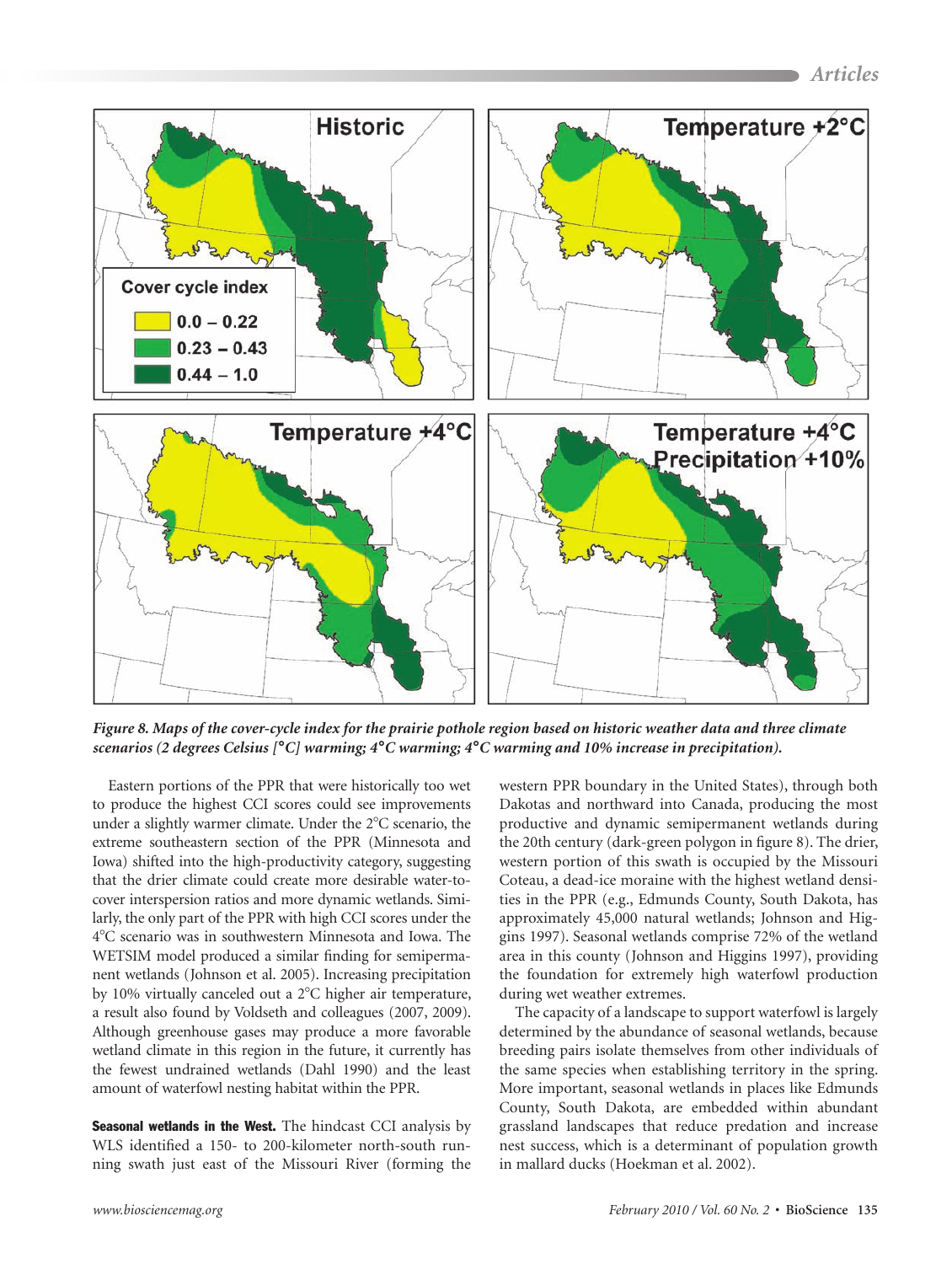*Table 2. Percentage of the prairie pothole region in the three cover-cycle index categories under historic and scenario climates. The climatic region producing the most dynamic wetlands was dark green; moderately dynamic, light green; and least dynamic, yellow (see figure 8).*

| <b>Simulation</b>        | Dark green | Light green | Yellow | <b>Total</b> |  |  |  |
|--------------------------|------------|-------------|--------|--------------|--|--|--|
| Historic                 | 47.0       | 15.4        | 37.6   | 100.0        |  |  |  |
| Plus 2°C                 | 30.8       | 30.2        | 39.0   | 100.0        |  |  |  |
| Plus 4°C                 | 12.5       | 25.0        | 62.5   | 100.0        |  |  |  |
| Plus $4^{\circ}$ C + 10% | 32.5       | 35.0        | 32.5   | 100.0        |  |  |  |
|                          |            |             |        |              |  |  |  |



*Figure 9. Annual hydroperiod frequency calculated using WETLANDSCAPE for seasonal wetland S1 and a 100-year weather data set and two climate scenarios for the Minot, North Dakota, weather station. A 100-day hydroperiod (vertical bar) approximates the average minimum hydroperiod necessary for many waterfowl and amphibians (e.g., leopard frog) to complete their life cycles.*

Simulations with WLS indicate that substantial reductions in the hydroperiod of seasonal wetlands would accompany climate warming on or near the Missouri Coteau. Simulations for the Minot, North Dakota, weather station using seasonal wetland S1 (median of three model seasonal wetlands) produced a curve of hydroperiod frequency during the 20th century (figure 9). Annual hydroperiods of at least 60 days would have occurred in nearly 40% of the years, whereas lengths of 150 days would have occurred in only about 5% of the years. A hydroperiod of 100 days, a duration that generally corresponds to the median value for many vertebrates, including waterfowl (Bellrose 1980) and amphibians (Wagner 1997), to complete minimum life-history requirements, would have occurred in 22 of 100 years. Some dabbling ducks such as pintails can complete their breeding cycle (pairing, incubation, brood rearing, fledging, molting) in as few as 70 days (Austin and Miller 1995), while some diving ducks, such as canvasbacks, require a minimum of 130 days (Bellrose 1980).

A 2<sup>o</sup>C warmer climate cut the 100-day annual hydroperiod frequency by two-thirds, from 22 years to 7 years (figure 9). A 4C warmer climate nearly eliminates a hydroperiod equal to or longer than 100 days. Thus, in only 1 of 100 years



*Figure 10. A comparison of wetland stage-duration curves from the simulation model WETLANDSCAPE for historic climate and a 4 degrees Celsius climate change scenario for the Academy, South Dakota, weather station.* 

under the warmest scenario would this model wetland have an annual hydroperiod of sufficient length to enable many wetland vertebrate species reliant on seasonal wetlands to complete their life cycles. The shallow depth, high ratio of surface area to volume, presence of surface water in summer when evaporative demand is the highest, and weak groundwater support make seasonal wetlands perhaps the most vulnerable of the wetland complex to climate warming. Although semipermanent wetlands with a naturally longer hydroperiod would provide some alternative habitat for seasonal wetlands in marginally dry years, their small areal extent in the western PPR would not make up the difference.

Water-depth frequency analysis. The effect of a warmer climate on the hydrology of prairie wetlands can be visualized by the construction of wetland stage (depth) duration curves (Price 1994). For example, during the historic period at Academy, South Dakota (the station that produced the most dynamic wetlands), semipermanent wetland SP had a depth exceeding 50 centimeters (cm) nearly 50% of the time (figure 10). Under a seasonally uniform warming of  $4^{\circ}C$ , a depth exceeding 50 cm occurred less than 20% of the time. For seasonal wetland S1, water depths exceeding 25 cm declined in frequency under the 4°C scenario from approximately 30% to 15%; for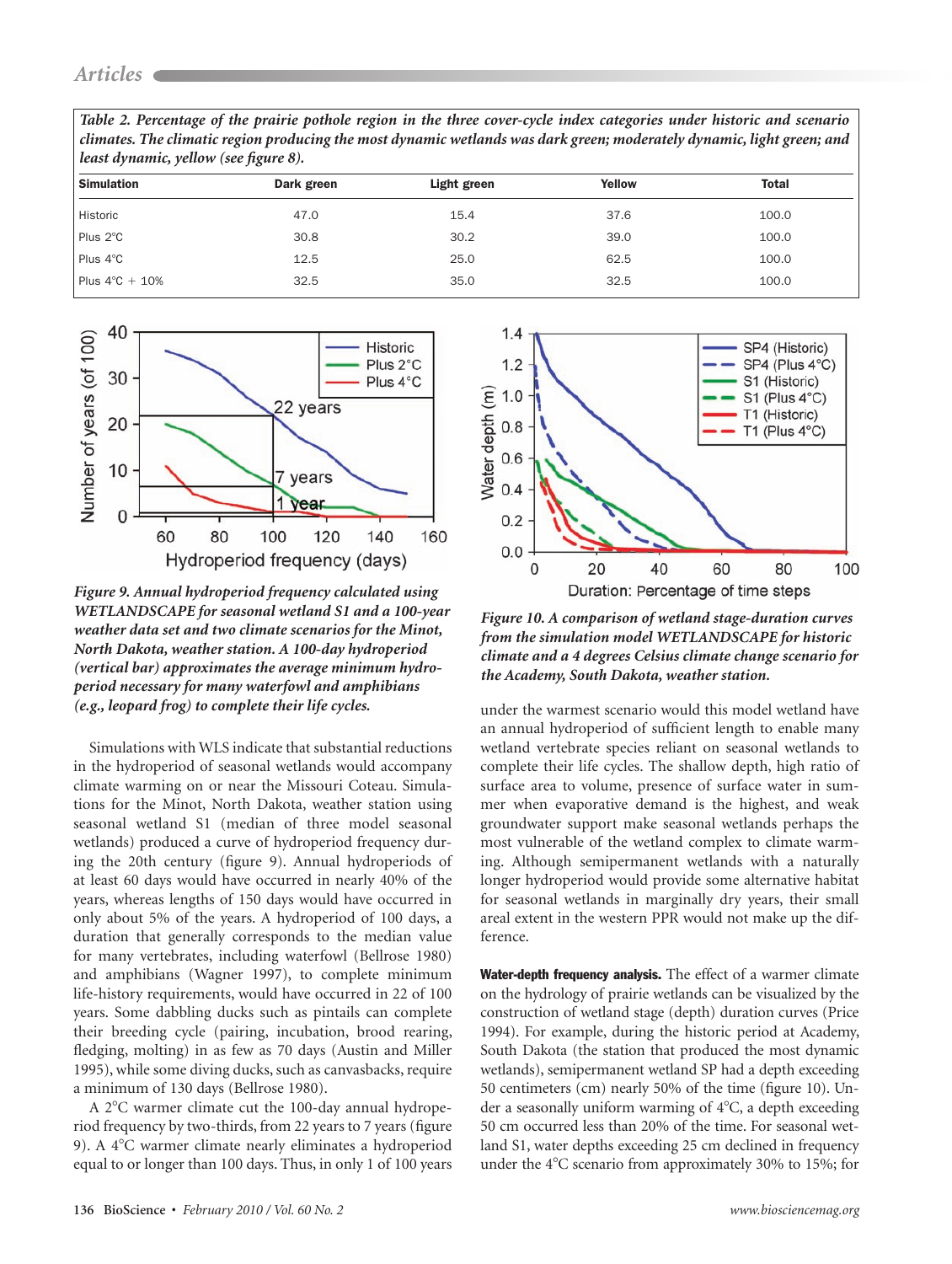temporary wetland T1, frequency at that depth dropped from approximately 10% to 7% (figure 10). Overall, the warmer scenario reduced the time spent by all wetland permanence types at the greater water depths, but the magnitude of the effect was directly related to wetland hydroperiod, with the semipermanent and seasonal wetlands being affected the most, and the temporary wetland the least.

Wetlands of the complex also shifted permanence type in response to a warmer climate. Under the  $4^{\circ}$ C scenario, the semipermanent wetland exhibited depth frequencies nearly identical to the seasonal wetland in the historic climate, and the seasonal wetland under the same scenario closely matched the duration curve of the temporary wetland. Thus, a  $4^{\circ}$ C warming was sufficient to change the water regime of a future semipermanent wetland into that of a historic seasonal, and a future seasonal wetland into that of a historic temporary.

#### Resilience of the prairie wetland complex

The respective responses of members of the wetland complex to climate change were not as predicted or expected. Several major factors determined the responses. First, water regime characteristics track each other across permanence types because wetlands in the complex experience nearly identical weather, which leads to a moderately coordinated response among members of the complex to weather variability. Second, other factors produce individuality among wetlands and wetland types in their water regimes and responses to climate change. These are mostly physiographic factors such as catchment area, slope, soils, and patterns of snow accumulation that affect the downslope delivery of precipitation to the wetland. Groundwater relations are a third factor as described by Winter (2000). Vegetation and land use contribute to a fourth factor that is correlated with physiographic factors that mainly affect evapotranspiration and runoff (van der Kamp et al. 2003, Voldseth et al. 2007). Hence, this multiplicity of factors, some of which are relatively fixed in space (the environmental template or physiographic setting), and others that are quite variable in both space and in time, complicates the response of the individual wetlands of the complex to climate change, but in combination, these factors create the incredibly diverse and rich heterogeneity in pattern and process across prairie wetland landscapes.

Evidence from modeling, however, revealed identifiable patterns of response by the three wetland types to climate change. First was the unexpectedly greater resiliency of temporary wetlands, the most labile of the classes. The model temporaries recharged with water in the spring under all scenarios at nearly historic levels under our assumption of uniform temperature increases across seasons. Once recharged, temporaries lost water through evapotranspiration and groundwater recharge. Greater evapotranspiration rates in a warmer climate produced shorter hydroperiods than under simulated historic conditions; however, the shortening was less than expected—a given increment of air temperature affected evapotranspiration rates less in spring, when temporaries hold water, than in summer, when they do not. To illustrate, WLS calculated that a 4°C increase in air temperature at the Minot weather station in 1982, a representative year, increased the rate of average daily surface water evapotranspiration from model wetland SP4 less in May (1.6 mm per day) than in July (3.7 mm per day). Thus, by naturally drying out by late spring in most years, temporary wetlands escape the more severe consequences of a warmer climate in summer. It was counterintuitive that small, shallow recharge wetlands would be more resilient to climate warming than deeper discharge wetlands. This apparent resilience of temporary wetlands, however, could be lessened with different assumptions about the future seasonality of temperature and precipitation. Winters that warm more than summers, as are projected for many regions (IPCC 2007), would increase sublimation and reduce snowpack, thus lowering the spring rise and shortening hydroperiods.

Conversely, semipermanent wetlands that usually have standing water in the hottest part of the growing season were relatively more affected by the disproportionately higher evapotranspiration rates than were temporary wetlands. Greater evapotranspiration losses occurred in both the wetland itself and in the catchment. The WLS simulation adjusts runoff according to soil moisture levels. Percent reductions in runoff, however, were greatest for semipermanent wetlands because of the much drier soils in a greenhouse climate in the summer compared with spring.

The disproportionate effects of warming on semipermanent wetlands have major consequences for vertebrates by greatly shortening the length of the hydroperiod for the whole complex. This model result contrasts with Winter's (2000) assessment that semipermanent wetlands will be the most resilient permanence type to climate change because they have more groundwater support, especially those in glacial deposits with high permeability. Clearly, a wetland is semipermanent because of groundwater support (Winter and Rosenberry 1995, van der Kamp and Hayashi 2009); however, it appears from our modeling that the effect of this "bonus" water, if locally derived, is depleted quite quickly in long-term simulations under chronically warmer climates that cause a permanence type shift to the seasonal class. van der Kamp and Hayashi (1998) reported that extended periods of drought led to a lowering of the local water table around the wetland.

The influence of groundwater on wetland permanence depends on the permeability of glacial deposits associated with the wetland basin. Winter and Woo (1990) estimated that groundwater supplied 5% to 25% of the water input to semipermanent wetlands. Carroll and colleagues (2005) estimated that groundwater contributed 19% of the inflow to their model wetland. Modeled groundwater inflows for the semipermanent wetlands at Orchid Meadows ranged from 4% to 15% percent of the water budget. This range suggests that our WLS semipermanent wetlands occupied glacial deposits from low to moderate permeability. Had some of our model wetlands been associated with highly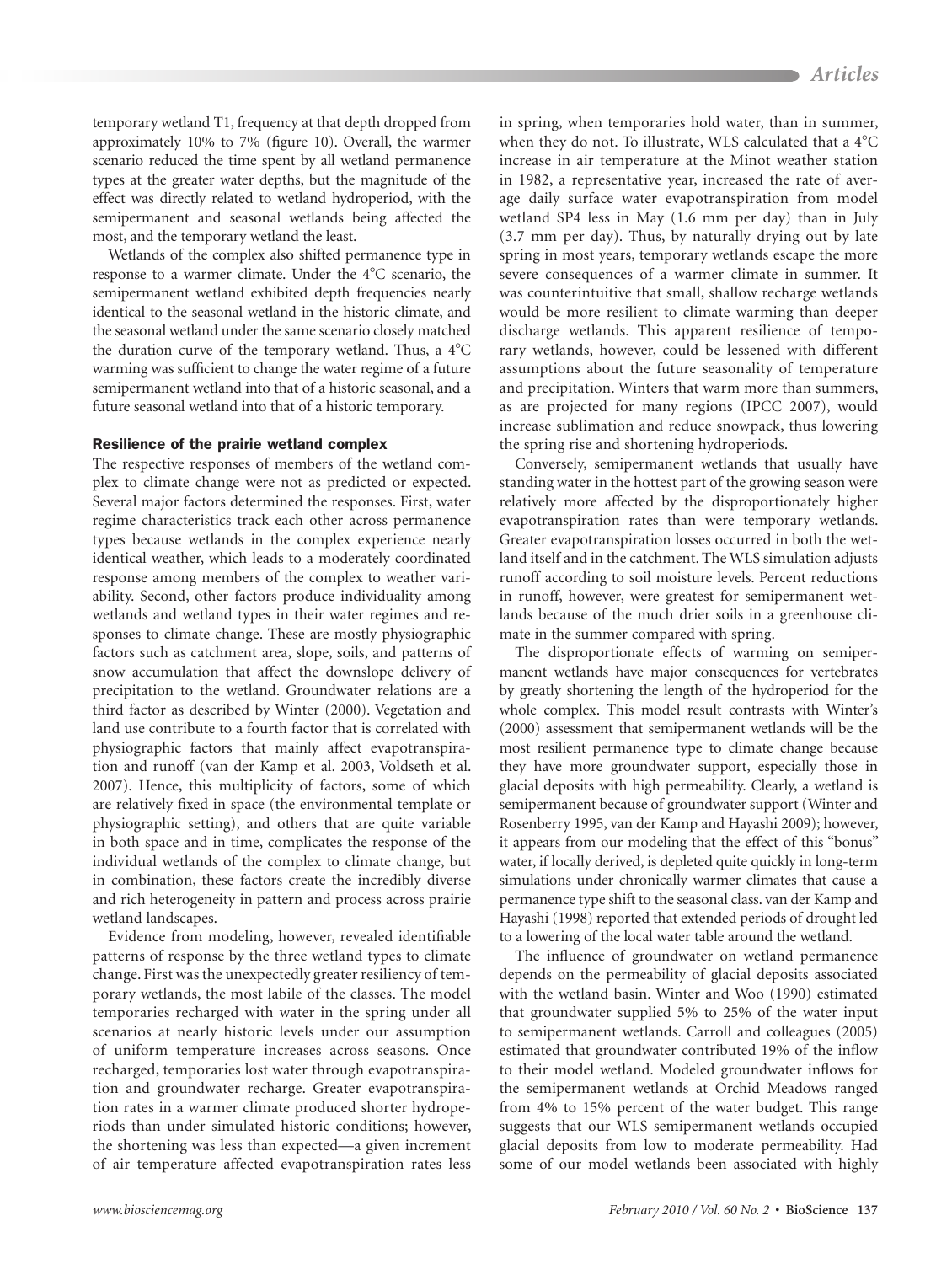permeable glacial deposits contributing 15% to 25% percent of the water budget, the modeled effects of climate warming on semipermanent wetlands may have been less severe.

### Conclusions and recommendations

WLS simulations (figure 10) showed that all three permanence types of wetlands lost significant hydroperiod under both 2°C and 4°C warming scenarios, unless accompanied by a minimum increase in precipitation of 5% to 7% per degree of warming. These results strongly indicate that the prairie wetland complex is, as a unit, highly vulnerable to climate warming of the magnitude projected by global circulation models (IPCC 2007). None of the permanence types of the complex escapes serious water regime consequences under these climate scenarios.

Our model experiments suggest that the vulnerability of the members of prairie wetland complexes to climate warming and drying, as defined by our scenarios, generally increases in this order: temporary wetlands, semipermanent wetlands, seasonal wetlands. The modeling results for seasonal wetlands were the most alarming, particularly in the western PPR, where they are often the wetlands with the longest hydroperiod in the complexes, and as such, on which vertebrates depend to complete their relatively long life cycles. The highly evaporative summertime greenhouse climate will "push back" hard against the extended hydroperiods of seasonal wetlands made in wet springs. All but the very wettest of the historic "boom" years for waterfowl production in the more arid regions of the PPR may be "bust" years in a 4°C warmer climate.

This pattern of accelerated drying raises additional concerns for the future conservation of waterfowl populations. Waterfowl have already altered timing of their migration to arrive earlier on the breeding grounds (Murphy-Klassen et al. 2005), but the key to maintaining populations will be in their ability to adapt to earlier drying after their arrival. Early drying may be an ecological trap (Schlaepfer et al. 2002, Battin 2004), whereby migrating ducks are attracted to wet basins in early spring but cannot fledge their young when wetlands dry up too quickly in the more evaporative greenhouse climate. Survival of mallard ducklings in North Dakota was 7.6 times lower when fewer seasonal wetlands were available during drought than when water was abundant in these same wetlands in subsequent years (Krapu et al. 2006). Indeed, the functional loss of the many wetlands that attract ducks to breeding grounds in spring makes it difficult to imagine how to maintain waterfowl populations at today's levels under an altered climate. Sorenson and colleagues (1998) estimated that a doubling of carbon dioxide could cut the US mid-continent breeding duck population in half, from an average of 5 million to between 2.1 million and 2.7 million birds.

Climate change also poses a conservation challenge farther east, along the fringe of the PPR in Iowa and Minnesota, where virtually all wetlands have been drained and grasslands have been plowed for agricultural production. Before tillage, this region provided favorable breeding opportunities for waterfowl escaping the more frequent droughts in the western PPR. Ironically, the effects of climate change are projected by our research to greatly increase the frequency and severity of drought in the western PPR, where the highest wetland densities and most grassland nesting habitats are currently found. Mitigation in the eastern PPR is problematic because of the high cost of wetland and grassland restoration where land prices and crop production are the highest in the PPR.

The WLS simulations provide wetland scientists with their first look at prairie wetland complexes in future greenhouse climates. Improvements in modeling and climate predictability are needed and ongoing; however, the body of research conducted thus far on prairie wetlands and climate variability and climate change by both us (e.g., Poiani and Johnson 1991, Poiani et al. 1996, Johnson et al. 2005, Millett et al. 2009, Voldseth et al. 2009) and by others (Larson 1995, Covich et al. 1997, Clair 1998, Sorenson et al. 1998, Winter 2000) has reached similar conclusions on the seriousness of the problem, despite different analytical approaches. The main points are: (a) prairie wetlands in general are highly sensitive to climate warming; (b) wetlands in the drier, western PPR are most vulnerable to climate warming; (c) members of the wetland complex will respond differently to climate change, and longer-hydroperiod wetlands are perhaps the most sensitive; (d) shortened wetland hydroperiods will severely affect vertebrates because of their longer life-cycle requirements; (e) in a greenhouse climate, more of the PPR will be too dry or without functional wetlands and nesting habitat to support historic levels of waterfowl breeding; and (f) adaptation of farming practices in wetland watersheds may buffer the effects of climate change on wetlands.

These findings appear solid enough to serve as the foundation from which to develop management plans to prepare for and adapt to climate change in the PPR as recommended by wildlife conservation groups (Anderson and Sorenson 2001, Galley 2004). Adaptive management would greatly benefit from a larger network of long-term wetland monitoring sites in the PPR that could better detect early signs of warming on water levels and hydroperiod, and to serve as a test for model projections (Conley and van der Kamp 2001). Only three long-term wetland monitoring field sites are currently operational to assist in detecting future trends (van der Kamp and Hayashi 2009). The climate and wetlands of the PPR should be watched more closely in the future to look for signs of higher evaporative demand and reduced hydroperiod to prepare for a PPR with less-productive wetlands and fewer waterfowl (Millett et al. 2009).

Our findings on climate change and prairie wetlands can be applied to other wetland ecosystems beyond North America only in very general terms, because of the stunning heterogeneity of wetland ecosystems globally (Mitsch and Gosselink 2007, Keddy et al. 2009). However, our analytical approach, in which hydrologically driven ecological simulation models are developed, parameterized, and tested at long-term research and monitoring sites and then scaled up to landscapes and regions, can be applied to diverse wetland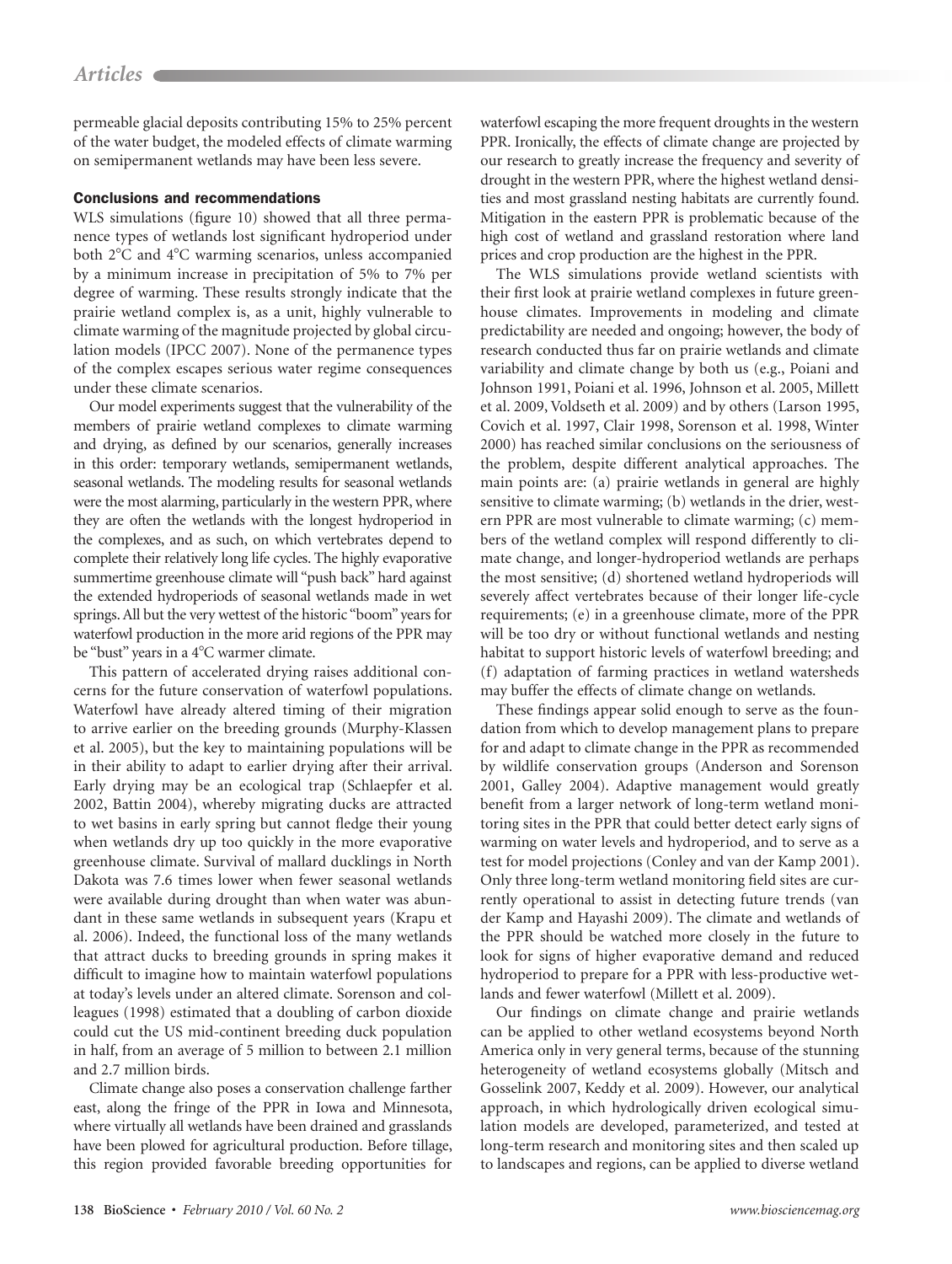ecosystems. Once hydrology is modeled successfully, the next challenge is to link hydrology directly to species populations, guilds, and communities of organisms—the ultimate goal of ecological research. We continue on this path and anticipate integrating our findings with those of other groups to complete a broader geographical synthesis of the effects of climate change on wetland ecosystems worldwide.

#### Acknowledgments

This work was funded by the US Geological Survey, Biological Resources Division Climate Change Program; and by the US Environmental Protection Agency (EPA), Science to Achieve Results (STAR) program, managed by the EPA's Office of Research and Development, National Center for Environmental Research. STAR research supports the agency's mission to safeguard human health and the environment. Tom Tornow, of the US Fish and Wildlife Service in Madison, South Dakota, has made the Orchid Meadows field site (Severson Waterfowl Production Area) available to our project on a long-term basis. Susan Boettcher assisted in field data collection at Orchid Meadows for many years. We acknowledge the foundational research in prairie wetland ecology by Karen Poiani, George Swanson, Arnold van der Valk, Milton Weller, and Thomas Winter.

#### References cited

- Anderson MG, Sorenson LG. 2001. Global climate change and waterfowl: Adaptation in the face of uncertainty. Transactions of the North American Wildlife and Natural Resources Conference 66: 307–319.
- Austin JE, Miller M. 1995. Northern pintail (*Anas acuta*). In Poole A, ed. The Birds of North America Online. Cornell Laboratory of Ornithology. (3 December 2009; *http://bna.birds.Cornell.edu/bna*)
- Battin J. 2004. When good animals love bad habitats: Ecological traps and the conservation of animal populations. Conservation Biology 18: 1482–1491.
- Bellrose FC. 1980. Ducks, Geese, and Swans of North America. 3rd ed. Stackpole.
- Brown M, Dinsmore JJ. 1986. Implications of marsh size and isolation for marsh bird management. Journal of Wildlife Management 50: 392–397.
- Burkett VR, et al. 2005. Nonlinear dynamics in ecosystem response to climatic change: Case studies and policy implications. Ecological Complexity 2: 357–394.
- Carroll R, Pohll G, Tracy J, Winter TC, Smith R. 2005. Simulation of a semipermanent wetland basin in the Cottonwood Lake Area, east-central North Dakota. Journal of Hydrologic Engineering 10: 70–84.
- Clair TA. 1998. Canadian freshwater wetlands and climate change. Climatic Change 40: 163–165.
- Conley FM, van der Kamp G. 2001. Monitoring the hydrology of Canadian prairie wetlands to detect the effects of climate change and land use changes. Environmental Monitoring and Assessment 67: 195–215.
- Covich AP, Fritz SC, Lamb PJ, Marzolf RD, Matthews WJ, Poiani KA, Prepas EE, Richman MB, Winter TC. 1997. Potential effects of climate change on aquatic ecosystems of the Great Plains of North America. Hydrological Processes 11: 993–1021.
- Dahl TE. 1990. Wetlands losses in the United States 1780's to 1980's. US Fish and Wildlife Service National Wetlands Inventory Project.
- Fairbairn SE, Dinsmore JJ. 2001. Local and land scape-level influences on wetland bird communities of the prairie pothole region of Iowa, USA. Wetlands 21: 41–47.
- Galley KEM, ed. 2004. Global Climate Change and Wildlife in North America. The Wildlife Society. Technical Review 04-2.
- Gleason RA, Laubhan MK, Euliss NH. 2008. Ecosystem Services Derived from Wetland Conservation Practices in the United States Prairie Pothole Region with an Emphasis on the US Department of Agriculture Conservation Reserve and Wetlands Reserve Programs. US Geological Survey. Professional Paper 1745.
- Hoekman ST, Mills LS, Howerter DW, Devries JH, Ball IJ. 2002. Sensitivity analysis of the life cycle of mid-continent mallards. Journal of Wildlife Management 66: 883–900.
- [IPCC] Intergovernmental Panel on Climate Change. 2007. Climate Change 2007: The Physical Science Basis. Cambridge University Press.
- Johnson RR, Higgins KF. 1997. Wetland Resources of Eastern South Dakota. South Dakota State University.
- Johnson WC, Boettcher SE, Poiani KA, Guntenspergen GR. 2004. Influence of weather extremes on the water levels of glaciated prairie wetlands. Wetlands 24: 385–398.
- Johnson WC, Millett BV, Gilmanov T, Voldseth RA, Guntenspergen GR, Naugle DE. 2005. Vulnerability of northern prairie wetlands to climate change. BioScience 55: 863–872.
- Keddy PA, Fraser LH, Solomeshch AI, Junk WJ, Campbell DR, Arroyo MTK, Alho CJR. 2009. Wet and wonderful: The world's largest wetlands are conservation priorities. BioScience 59: 39–51.
- Krapu GL, Pietz PJ, Brandt DA, Cox RR Jr. 2006. Mallard brood movements, wetland use, and duckling survival during and following a prairie drought. Journal of Wildlife Management 70: 1436–1444.
- Kundzewicz ZW, Mata LJ, Arnell N, Döll P, Kabat P, Jiménez B, Miller K, Oki T, Sen Z, Shiklomanov I. 2007. Freshwater resources and their management. Climate Change 2007: Impacts, Adaptation and Vulnerability. Cambridge University Press.
- Larson D. 1995. Effects of climate on numbers of northern prairie wetlands. Climatic Change 30: 169–180.
- Magnuson JJ, et al. 2000. Historical trends in lake and river ice cover in the Northern Hemisphere. Science 289: 1743–1746.
- [MEA] Millennium Ecosystem Assessment. 2005. Ecosystems and Human Well-being: Wetlands and Water Synthesis. World Resources Institute.
- Millett BV, Johnson WC, Guntenspergen GR. 2009. Climate trends of the North American prairie pothole region 1906–2000. Climatic Change 93: 243–267.
- Mitsch WJ, Gosselink JG. 2007. Wetlands. 4th ed. Wiley.
- Murkin H, van der Valk AG, Clark WR. 2000. Prairie Wetland Ecology: The Contribution of the Marsh Ecology Research Program. Iowa State University Press.
- Murphy-Klassen HM, Underwood TJ, Sealy SG, Czyrnyj AA. 2005. Longterm trends in spring arrival dates of migrant birds at Delta Marsh, Manitoba, in relation to climate change. The Auk 122: 1130–1148.
- Naugle DE, Higgins KF, Nusser SM, Johnson WC. 1999. Scale-dependent habitat use in three species of prairie wetland birds. Landscape Ecology 14: 267–276.
- Naugle DE, Johnson RR, Estey ME, Higgins KF. 2001. A landscape approach to conserving wetland bird habitat in the Prairie Pothole Region of eastern South Dakota. Wetlands 21: 1–17.
- Ojima DS, Lackett JM. 2002. Preparing for a Changing Climate: The Potential Consequences of Climate Variability and Change—Central Great Plains. Central Great Plains Steering Committee and Assessment Team, Colorado State University.
- Poiani KA, Johnson WC. 1991.Global warming and prairie wetlands: Consequences for waterfowl habitat. BioScience 41: 611–618.
- ———. 1993. A spatial simulation model of hydrology and vegetation dynamics in semi-permanent prairie wetlands. Ecological Applications 3: 279–293.
- Poiani KA, Johnson WC, Winter TC, Swanson G. 1996. Climate change and northern prairie wetlands: Simulations of long-term dynamics. Limnology and Oceanography 41: 871–881.
- Price JS. 1994. Water level regimes in prairie sloughs. Canadian Water Resources Journal 19: 95–106.
- Reynolds RE, ShafferTL, Loesch CR, Cox RR Jr. 2006. The farm bill and duck production in the prairie pothole region: Increasing the benefits. Wildlife Society Bulletin 34: 963–974.